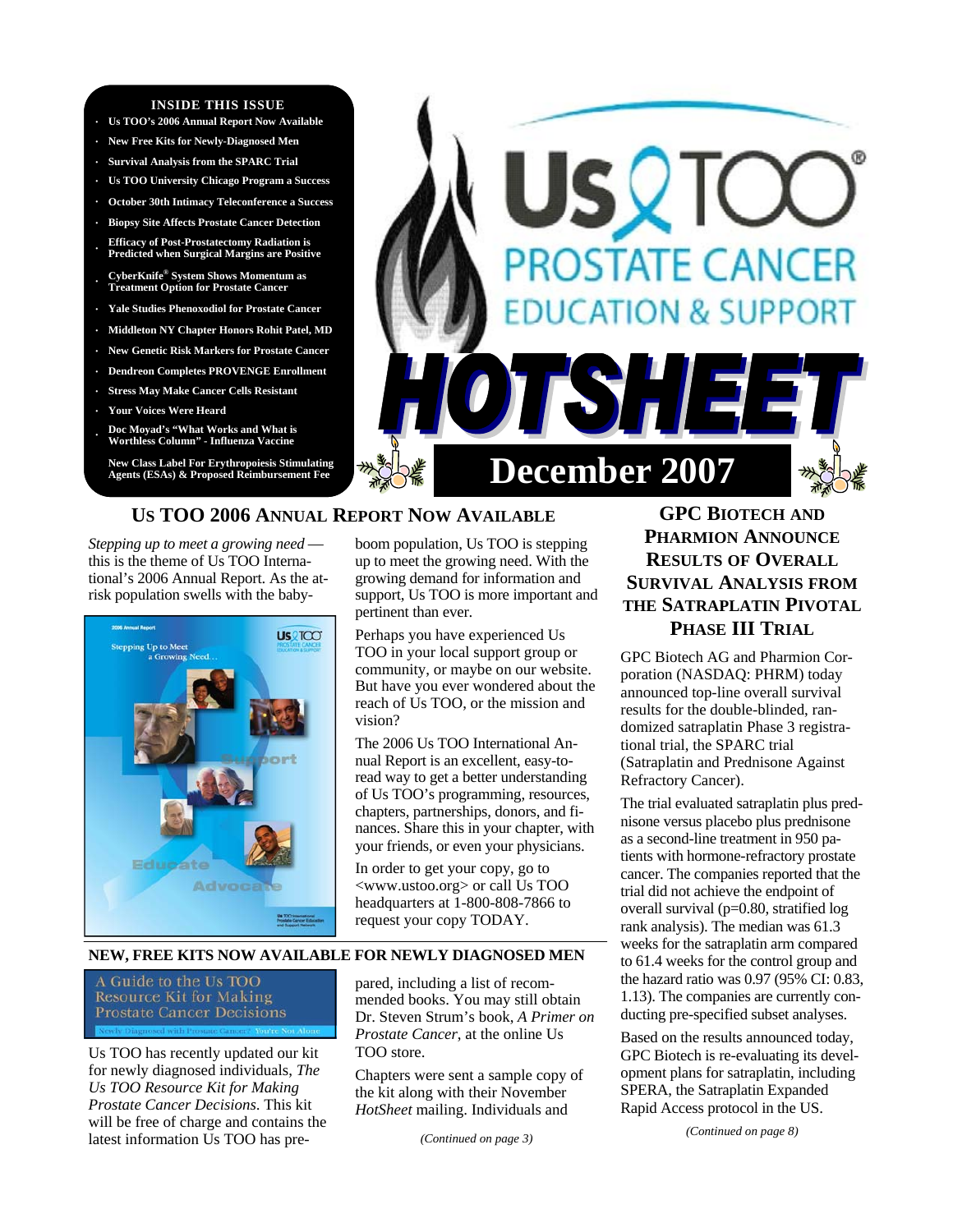#### **PROSTATE CANCER PATIENT SUPPORT - CALL 1-800-80-US TOO, OR GO TO <WWW.USTOO.ORG>**



COPYRIGHT 2007, US TOO INTERNATIONAL, INC.

# **THE WINDY CITY UPDATE & SO MUCH MORE!** Us TOO University

**US TOO UNIVERSITY CHICAGO –** 

Learn. Laugh. Lead.

Us TOO Chapter members and leaders from all over North America, plus Chicago-area community members, gathered in Chicago November 2<sup>nd</sup> and  $3<sup>rd</sup>$  for Us TOO University. This was the third "Us TOO U" program of this kind and, like its predecessors, it received rave reviews!

The weekend began with the *Windy City Update*, a prostate cancer patient education symposium featuring worldclass speakers, exhibitors, excellent food, music and FUN. Participants included 200 patients, survivors, curious community members, and Us TOO chapter leaders. Attendees heard from globally recognized experts in a variety of fields of prostate cancerrelated expertise. Specifically, our two keynote speakers were:

- William Catalona, MD "Revolutionizing Prevention and Treatment."
- Dan Shevrin, MD "Advanced Disease: New Treatments and Options."

In addition, the program offered 4 concurrent sessions (preceded by a stunning fruit and sugar-free dessert buffet) from which attendees could chose:

 Charles Brendler, MD - "A New Paradigm: Comprehensive Prostate Cancer Care Centers."

- Santosh Yajnik, MD "New Developments in Radiation Oncology."
- Blake Ebersole "The Power of Pomegranate."
- Jeffrey A. Albaugh, PhD(c), APRN-BC, CUCNS, and Jerry & Jo Ann Hardy - "Reclaiming Intimacy - Solution that Work."



*Thanks to the faculty for the chapter leader training sessions held on Saturday, L to R: Elizabeth Cabalka, Russ Gould, Ron Witherspoon, Kay Lowmaster, Bill Palos, Jo Ann Hardy, Jerry Hardy, Gary Skramstad, Jim Kiefert, Tom Kirk* 

On Saturday, 74 current and future chapter leaders participated in a full day of sessions designed to provide information, tools and discussions about issues that they face in their local chapters. Sessions included:

- Reaching out and growing your chapter
- Support for those with advanced disease
- Planning your chapter's future
- Companion and family member care
- Support for those with end-of-life issues
- Advocacy every voice counts
- Hot topics for chapter leaders

#### *(Continued on page 3)*



*The third graduating class of Us TOO University 2007! Congratulations to the 74 volunteer chapter leader leaders who joined us in Chicago, IL!*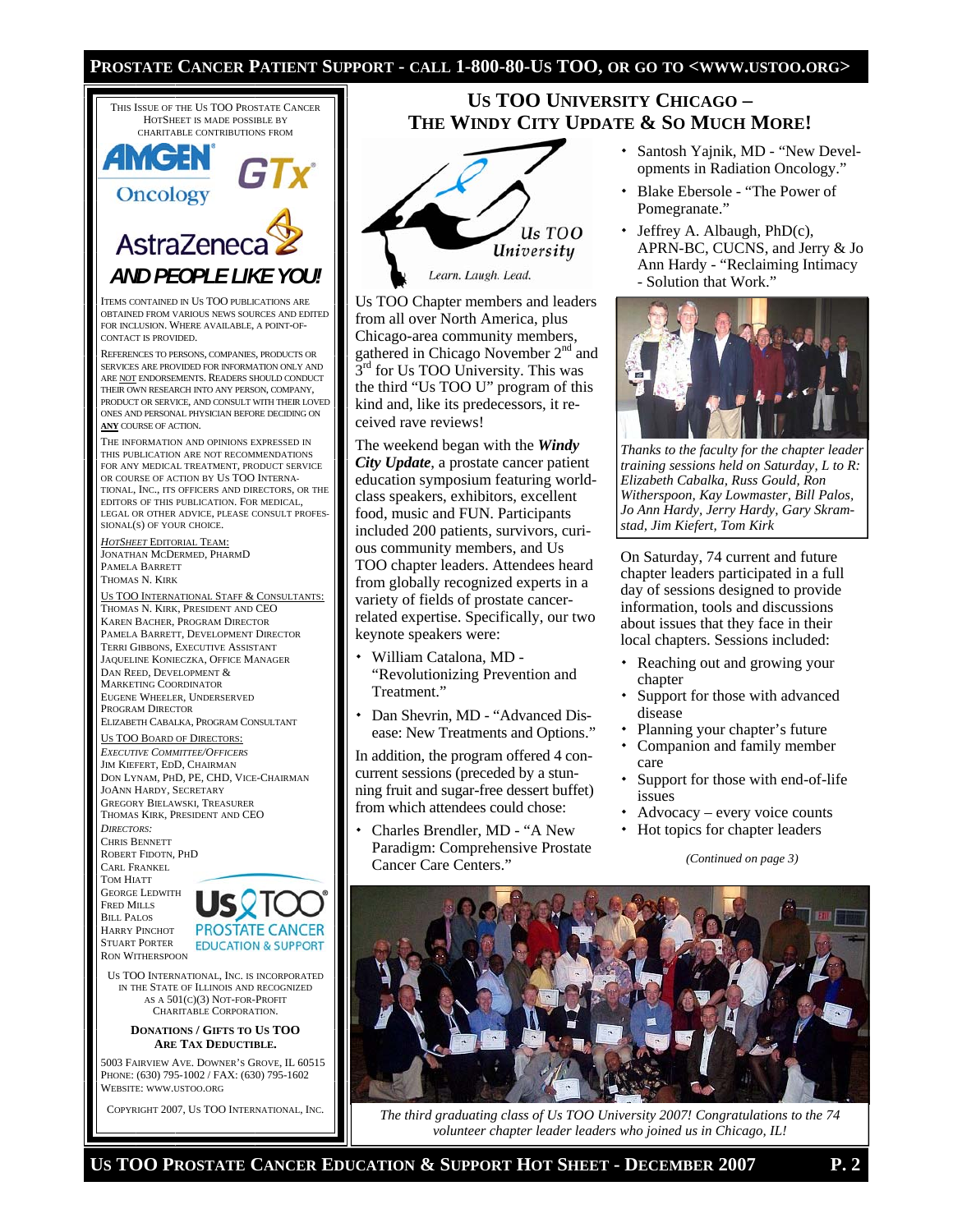#### **PROSTATE CANCER PATIENT SUPPORT - CALL 1-800-80-US TOO, OR GO TO <WWW.USTOO.ORG>**

# **US TOO UNIVERSITY CHICAGO** *(Continued from page 2)*



*L to R: Michael Johnson from the Central Ohio Men Against Prostate Cancer (COMAPC) Chapter, Kay Lowmaster—Regional Director for Ohio, Michael Hughes— President, COMAPC Chapter, Arthur Calloway—Vice President, COMAPC Chapter, Johnny Payne—Leader, Harvey Floyd Greenville, SC Chapter* 

The day wrapped up with a lively Q&A session with all presenters and a graduation gala.

Keeping with Us TOO University's motto, **Learn, Laugh, Lead,** attendees returned home with excellent and timely information, new friends and great memories, and skills to better equip them to lead their local chapter efforts.

"I am renewed, refreshed, and reenergized!" one chapter leader proclaimed at the end of the weekend. "I am recommitted to providing the best support group I can in my community."

Us TOO University was made possible from generous sponsorship by:

#### Platinum Supporter

sanofi-aventis

#### Gold Supporters

- Amgen Oncology
- AstraZeneca
- Novacea

#### Blue Ribbon Supporters

- American Medical Systems
- Endocare
- Intuitive Surgical
- Timm Medical Technologies

#### Exhibitors

- Alexian Brothers Health System
- Wellness Place

A special thanks to our Platinum Program Supporter: sanofi-aventis! Us TOO plans to post streaming video of Us TOO University presentations on our website in the near future. Keep watch at <www.ustoo.org> as more information becomes available.



*Standing room-only for Dr. Brendler's Friday session on Comprehensive Prostate Cancer Care Centers*

#### **OCTOBER 30TH INTIMACY TELECONFERENCE A SUCCESS**



On the evening of Tuesday, October 30<sup>th</sup>, Us TOO hosted a timely, powerful, uplifting and informative FREE 60-minute teleconference program called, **Intimacy and Prostate Cancer – Don't Be Afraid To Talk About It.** More than 140 listeners dialed in from all over North America for information and hope, and feedback was overwhelmingly positive.

The program included three excellent speakers:

- Dr. Lawrence Hakim, MD, who specialized in sexual dysfunction at the Cleveland Clinic Florida, and is also the author of the best selling book, *The Couples' Disease: Finding a Cure for Your Lost Love Life*
- Jerry and Jo Ann Hardy, a couple having faced prostate cancer and ED successfully finding solutions and reclaiming intimacy in their lives.

The program also included a moderated question and answer session.

Watch our website <www.ustoo.org> for two ways to enjoy this program in case you missed it:

- A printed transcript of the entire program, downloadable PDF format
- A downloadable audio of the entire program.

Very special thanks to our panelists and to American Medical Systems for their financial support of this program.

## **KITS FOR NEW PATIENTS**

*(Continued from page 1)* 

chapters can request copies of the new free kit by contacting Jackie in the home office at <Jackie@ustoo.org> or by phone at 1-800-808-7866.

Us TOO gives special thanks to Novacea and US Oncology for funding the development of this important new patient and family member resource.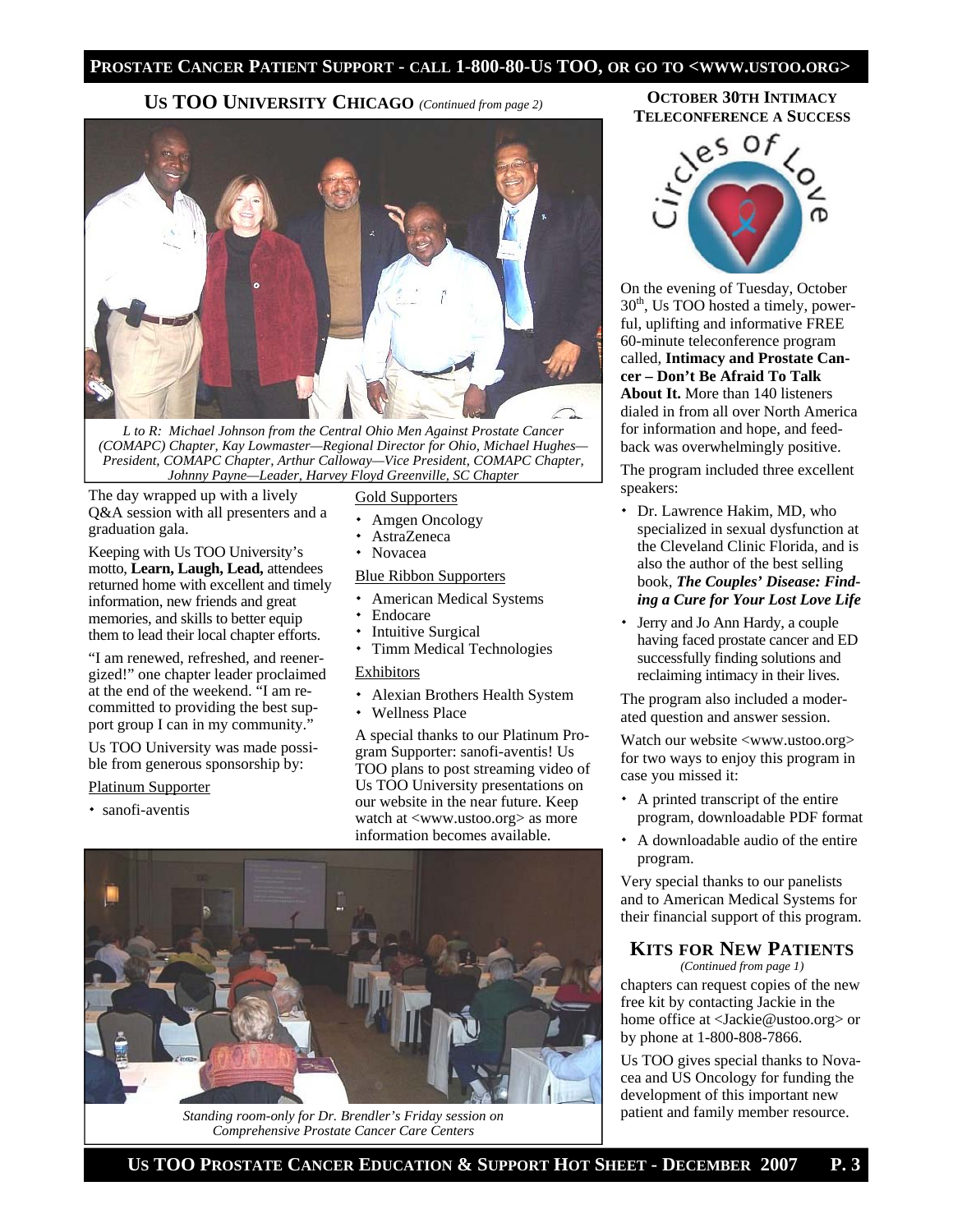# **BIOPSY SITE AFFECTS PROSTATE CANCER DETECTION**

The number of core needle biopsies appears to be less important in detecting prostate cancer than the location of the biopsy, researchers report in the October 3rd issue of the Journal of the National Cancer Institute (*J Natl Cancer Inst* Vol. 99 pp. 1484-9, 2007).

Specifically, Dr. Gabriel P. Haas at the State University of New York Upstate Medical University in Syracuse and colleagues found that biopsies taken from the lateral peripheral zone and mid peripheral zone of the prostate to be the most useful in prostate cancer detection.

"We were able to develop a model to validate the best biopsy schemas to detect clinically important prostate cancers," Dr. Haas told Reuters Health. "Our model involved the study of prostates from cadavers, where the glands were put through a variety of biopsy schedules, and then the presence or absence of cancer was confirmed by thoroughly step-sectioning the prostates."

Dr. Haas's team performed 18-core needle biopsies at autopsy from 164 men with no history of prostate cancer. Six-core biopsies were taken from the mid peripheral zone, the lateral peripheral zone and the central zone. Thirty percent of the prostates contained cancers cells and 43% were considered clinically significant.

The researchers found that the most effective results were achieved by combining mid peripheral zone and lateral peripheral zone. This resulted in a sensitivity of 80% for clinically significant cancer and 33% for clinically insignificant cancer. Adding findings from the central zone did not increase sensitivity.

"We found that a twelve-biopsy schema is optimal to detect most clinically significant prostate cancers, and that the biopsies should be directed at the mid and lateral peripheral zones of the prostate," Dr. Haas concluded.

*Reuters Health, 5 October 2007* 

# **LITTLE BENEFIT OF POST-PROSTATECTOMY RADIO-THERAPY WHEN SURGICAL MARGINS NEGATIVE**

Immediate post-prostatectomy (RP) radiotherapy (RT) appears to benefit only those prostate cancer patients with positive surgical margins, according to a report in the September 20th Journal of Clinical Oncology (*J Clin Oncol* Vol. 25, pp. 4178-86, 2007).

"Although two large trials convincingly demonstrated a very favorable effect of adjuvant RT after RP for advanced prostate cancer, we demonstrate that the beneficial effects seem to be mainly seen in the subset of about 35% of the patients with positive surgical margins," Dr. Theodorus H. Van der Kwast told Reuters Health.

The findings come from the EORTC trial 22911 in which 1005 patients with stage pT3 prostate cancer were assigned after RP to a wait-and-see arm or to an adjuvant RT arm.

Dr. Van der Kwast, from Mount Sinai Hospital and University Health Network, Toronto, Canada, and associates found that patients with negative surgical margins showed no significant benefit from immediate postoperative RT. On the other hand, for patients with positive surgical margins, the hazard ratio for a biochemical relapse was 0.38 for those receiving post-op RT compared with those who did not.

Adjuvant RT would prevent 5-year biochemical relapse in 291 of every 1000 patients with positive margins, they calculate, compared with 88 of 1000 with negative margins.

Dr. Van der Kwast emphasized that, "Given the potential impact of positive surgical margins for the treatment decision, I would prefer that pathologists who are specialized in urogenital pathology should read these slides or they should confirm the surgical margin status."

"Review of margin-positive cases if postoperative RT is considered for reason of positive margins may prove to be cost-effective if it would lead to a reduction of the number of patients undergoing this treatment," the investigator stated.

*Reuters Health, 8 October 2007* 

# **CYBERKNIFE® SYSTEM SHOWS MOMENTUM AS TREATMENT OPTION FOR PROSTATE CANCER**

More than 1,000 men have been treated for prostate cancer with Accuray's CyberKnife® Robotic Radiosurgery System. As the number of facilities worldwide offering this treatment has grown more than 65 percent in the last year, the CyberKnife System is showing tremendous momentum as an alternative to surgery or other conventional prostate cancer treatments.

"More and more patients are turning to the Internet to find information on their cancer treatment options. And because of the CyberKnife System's success in treating prostate cancer non-invasively, many patients are referring themselves to CyberKnife centers for treatment" said Eric Lindquist, senior vice president and chief marketing officer of Accuray Incorporated.

Side effects often associated with prostate cancer treatments may include incontinence, erectile dysfunction, fatigue, anemia, nausea, bone pain and weakness. With the CyberKnife System, patients experience minimal effects due to the System's ability to accurately deliver high doses of radiation. Its ability to track, detect and correct for tumor and patient movement during treatment can help to avoid damage to surrounding healthy tissue and critical structures such as the urethra, rectum, prostate gland and neurovascular bundles that are responsible for the erectile function.

"Because CyberKnife treatments are non-invasive and the radiation delivery is extremely precise, patients lessen their likelihood of experiencing many of the life-altering side effects associated with conventional prostate cancer treatments," said Alan J. Katz, MD, Director of Radiation Oncology, Winthrop University Hospital in Mineola, NY. "With CyberKnife treatments, we are seeing excellent tumor response with minimal to no complications or side effects."

*(Continued on page 8)*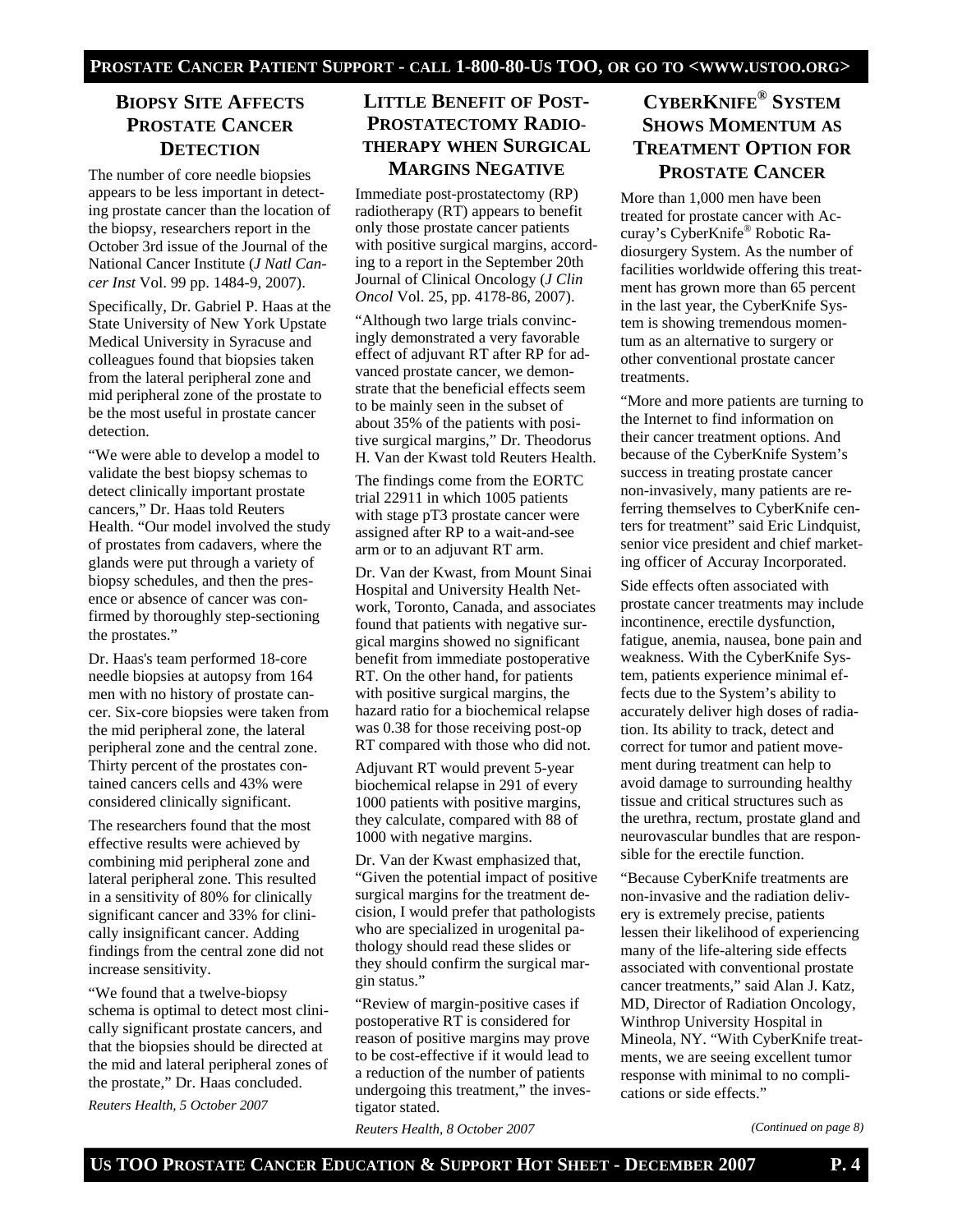# **YALE CANCER CENTER SPONSORS STUDY OF PHENOXODIOL FOR PROSTATE CANCER**

Yale researchers have begun recruiting 60 men for a clinical trial investigating an experimental new drug, oral phenoxodiol, as a potential first line therapy for prostate cancer. The study is funded by Yale Cancer Center. The clinical trial will be conducted at two sites, Yale Cancer Center and the West Haven (Conn.) Veterans Administration Hospital.

"Promising data on phenoxodiol in prostate cancer piqued our interest," said Wm. Kevin Kelly, D.O., principle investigator for the trial, Associate Professor of Medicine and Associate Director of Clinical Investigations, Yale Cancer Center. "This trial builds on the success of the previous prostate cancer trial with phenoxodiol. We will compare results from two types of prostate cancer patients—those with androgen independent disease and those with androgen dependent disease. If successful, development of phenoxodiol has the potential to provide a significant advancement in the treatment of prostate cancer," said Dr. Kelly.

All patients in the trial will receive 400 mg of oral phenoxodiol every 8 hours daily for 28 consecutive days (1 cycle). Treatment outcome will be evaluated after three cycles (12 weeks) of drug administration. Patients with progression of disease will be taken off study. Responding and stable disease patients will remain on study until disease progression or for a maximum of 12 cycles  $($   $\sim$  12 months).

The primary endpoint of the trial is to determine the proportion of patients given phenoxodiol that have a 50 percent post-therapy prostate specific antigen (PSA) decline at 12 weeks in patients with:

- a. Androgen independent disease who are chemotherapy naïve (Group A);
- b. Rising PSA after radical prostatectomy or radiotherapy that are androgen dependent (Group B)

The study will also evaluate the safety of phenoxodiol safety in each group.

#### Selection Criteria

The study is open to prostate cancer patients of any race and ethnicity who are at least 18 years of age. All patients have to show evidence of disease progression and have adequate hematologic, renal and hepatic function. Patients must not have had surgery in the 4 weeks prior to the trial.

A total of 60 eligible patients will be enrolled. The study calls for enrolling 25 eligible subjects into Group A and 35 eligible subjects into Group B.

A study coordinator will help patients interested in the trial to learn if they are eligible, as other selection criteria apply. Interested patients should contact Elin Rowen, RN, Yale Cancer Center by phone at (203) 737-2445 or e-mail <elin.rowen@yale.edu>.

*Marketwire, 22 October 2007* 

# **US TOO MIDDLETOWN CHAPTER HONORS RETIRING FOUNDER & MEDICAL DIRECTOR—DR. ROHIT PATEL**

On September 27, 2007, the Middletown, NY Chapter of Us TOO honored its founder and medical advisor Dr. Rohit Patel. Dr. Patel's faithful support for the



past fourteen years is a reflection of his belief in the role of the Us TOO mission. The chapter has reached out to more than 200 people via individualized counseling and group meetings averaging 25- 30 per session. Dr Patel's associates Dr. David Cohen and Dr. Gerald Gelarneau will continue as medical advisors. *Dr. Rohit Patel (left) receives an award from chapter facilitator, Frank Schuerholz.* 

# **MORE GENETIC MARKERS FOUND FOR PROSTATE CANCER RISK**

Evidence that prostate cancer risk can be inherited has increased dramatically in 2007, with several major studies locating markers in the q24 band of chromosome 8. New results from researchers at Wake Forest University School of Medicine identified 2 regions in this area of the chromosome where genetic variants occurred more frequently in a case-control study of 1,563 European American men with prostate cancer. The study was published in the October 17th issue of the Journal of the National Cancer Institute.

Led by Drs. S. Lilly Zheng and Jielin Sung and funded in part by NCI, the researchers genotyped 18 single nucleotide polymorphisms (SNPs) in the 8q24 region, and looked for the presence of these SNPs in gene panels of prostate tumor tissue taken from the patients, as well as samples from 576 control subjects without cancer. One SNP, called rs6983267, had recently been identified in NCI's Cancer Genetic Markers of Susceptibility (CGEMS) study. A second set of SNPs found close to rs1447295, was previously identified as a risk marker for more aggressive disease.

What is important and novel, say the authors, is that the risk associated with each of these SNPs is additive. Because their occurrence was not linked, "the risk alleles at each are common, [and] these loci together may account for substantially more prostate cancer than previously appreciated," they note. More than a third of patients had SNPs at one or both locations. If the SNPs were found at one location, risk was increased 70& ; if found at both locations, the increase was 168%.

In an editorial, Drs. Sharon A. Savage and Mark H. Greene of NCI's Division of Cancer Epidemiology and Genetics note that this study was bolstered by access to publicly available prepublication data from CGEMS, exemplifying the value of innovative data sharing policies. "We hope that a policy of more liberal early access to datasets of this kind will soon become the accepted standard worldwide," they wrote.

*NCI Cancer Bulletin, 23 October 2007*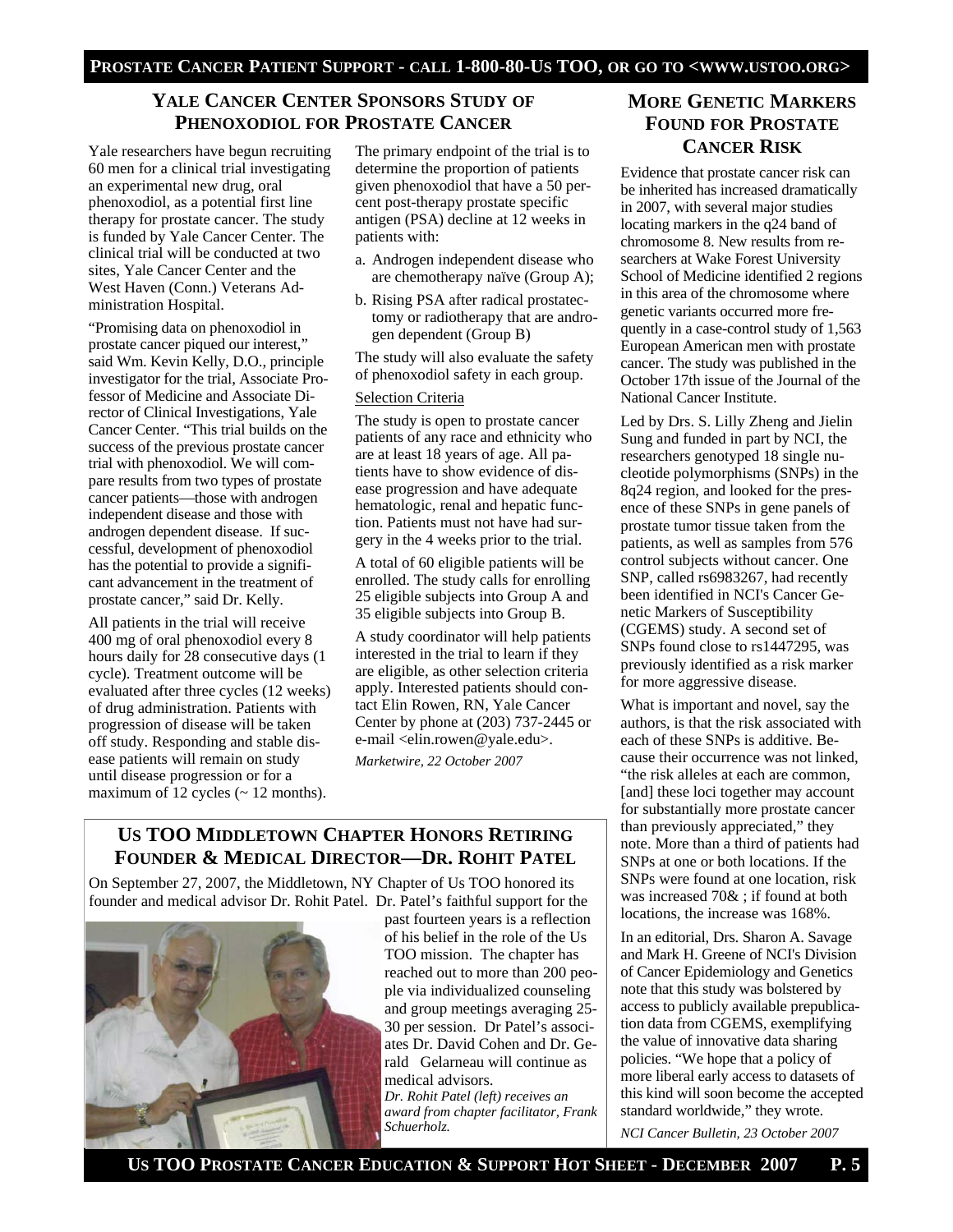# **DENDREON COMPLETES TARGET ENROLLMENT IN PHASE 3 PROVENGE® STUDY FOR ADVANCED PROSTATE CANCER**

#### **FDA has agreed that positive survival data from IMPACT study would support licensure of PROVENGE; interim survival results expected in second half of 2008**

Dendreon Corporation today announced that the Company has completed enrollment of over 500 patients in the Phase 3 IMPACT (IMmunotherapy for Prostate AdenoCarcinoma Treatment, aka D9902B) clinical trial of PROVENGE (sipuleucel-T), the Company's investigational active cellular immunotherapy for the treatment of advanced prostate cancer. IMPACT is a double-blind, randomized, placebo-controlled Phase 3 trial designed to measure overall survival in men with metastatic androgenindependent prostate cancer (AIPC) receiving PROVENGE vs. placebo.

Earlier this year, after a positive recommendation from an outside panel of experts, Dendreon received a complete response letter from the U.S. Food and Drug Administration (FDA) that asked for additional evidence that would support the efficacy of PROVENGE. Subsequently, Dendreon received confirmation that the FDA will accept either a positive interim or positive final analysis of overall survival from the IM-PACT study to amend the Biologics License Application (BLA) and support the efficacy claim for PROVENGE.

"The completion of enrollment of over 500 patients into the IMPACT study is a major achievement for the organization, as the data from this trial may provide the FDA with the additional

clinical data they need for the approval of PROVENGE," said Mitchell Gold, MD, president and chief executive officer of Dendreon. "Men with late stage prostate cancer currently have few appealing treatment options available to them. We believe PROVENGE has the potential to offer both oncologists and urologists a well tolerated treatment option for their patients that has the ability to extend survival."

The IMPACT study enrolled more than 500 patients at 70 centers in the United States and Canada. Patients with metastatic AIPC were eligible for the study. The primary endpoint of the study is overall survival (an eventdriven analysis), and time to objective disease progression is a secondary endpoint. The company currently expects an interim analysis for overall survival to be performed in the second half of 2008.

"This study provides the medical community an important opportunity to better define the efficacy and safety profile of PROVENGE in men with metastatic androgen-independent prostate cancer," said Philip Kantoff, MD, a principal investigator of IMPACT and chief clinical research officer and chief of the Division of Solid Tumor Oncology at the Dana-Farber Cancer Institute. "Considering the limited treatment options available to these critically ill patients, there is a real need for new, safe and effective treatments, particularly those providing a survival benefit."

*PR Newswire, 23 October 2007*

## **YOUR VOICES WERE HEARD!**

The decision for the Clinical Trial Policy was released this morning. Medicare officials have decided, "no change to the July 9, 2007 policy is appropriate at this time and therefore, we are not imposing any additional conditions of coverage."

NCCS is pleased that this threat to seniors' access to clinical trials has been removed -- we could not have done it without the Cancer Advocacy Now! Network's support. Senators Ben Cardin (D-MD) and Sam Brownback (R-KS) had asked fellow Senators to join in protesting a proposal that would reverse the Medicare clinical trial policy that has been in place since 2000. The current policy guarantees Medicare coverage of patient care costs for those enrolling in clinical trials.

This policy has boosted the participation of senior citizens in clinical studies, which are sometimes a patient's best treatment option. Our network's calls to Senators had a clear impact on Medicare's decision to retain the current policy. You can read more about this decision on the Centers for Medicare and Medicaid Services website <https://www.cms.hhs.gov>.

You can also read the Cardin-Brownback "Dear Colleague" letter and their letter to the Acting Administration of the Centers for Medicare & Medicaid Services at <http:// www.canceradvocacy.org/cardinbrownback-letters.pdf>.

Your voices are crucial to protecting quality cancer care for all Americans. Thank you for your participation.

*National Coalition for Cancer Survivorship 17 October 2007* 

# **STRESS MAY MAKE CANCER CELLS RESIST TREATMENT**

Stress hormone epinephrine causes changes in prostate and breast cancer cells that may make them resistant to cell death, says a new study. "This data implies that emotional stress may contribute to the development of cancer and may also reduce the effectiveness of cancer treatments," said Dr. George Kulik, a scientist from Wake Forest University in the US.

Levels of epinephrine, which is produced by the adrenal glands, are sharply increased in response to stressful situa-

tions and can remain continuously elevated during persistent stress and depression, according to prior research. The goal of the current study - reported in the online Journal of Biological Chemistry - was to determine whether there is a direct link between stress hormones and changes in cancer cells.

Studying prostate and breast cancer cells in the laboratory, Kulik and colleagues found that a protein called BAD - which causes cell death - becomes inactive when cancer cells are exposed to epinephrine.

Kulik said the findings have several implications for patients and for researchers. "It may be important for patients who have increased responses to stress to learn to manage the effects," said Kulik. "The results point to the possibility of developing an intervention to block the effects of epinephrine," he added. Kulik is now studying blood samples of prostate cancer patients to determine if there is a link between levels of stress hormones and severity of disease

*Islamabad Pulse, 25 October 2007*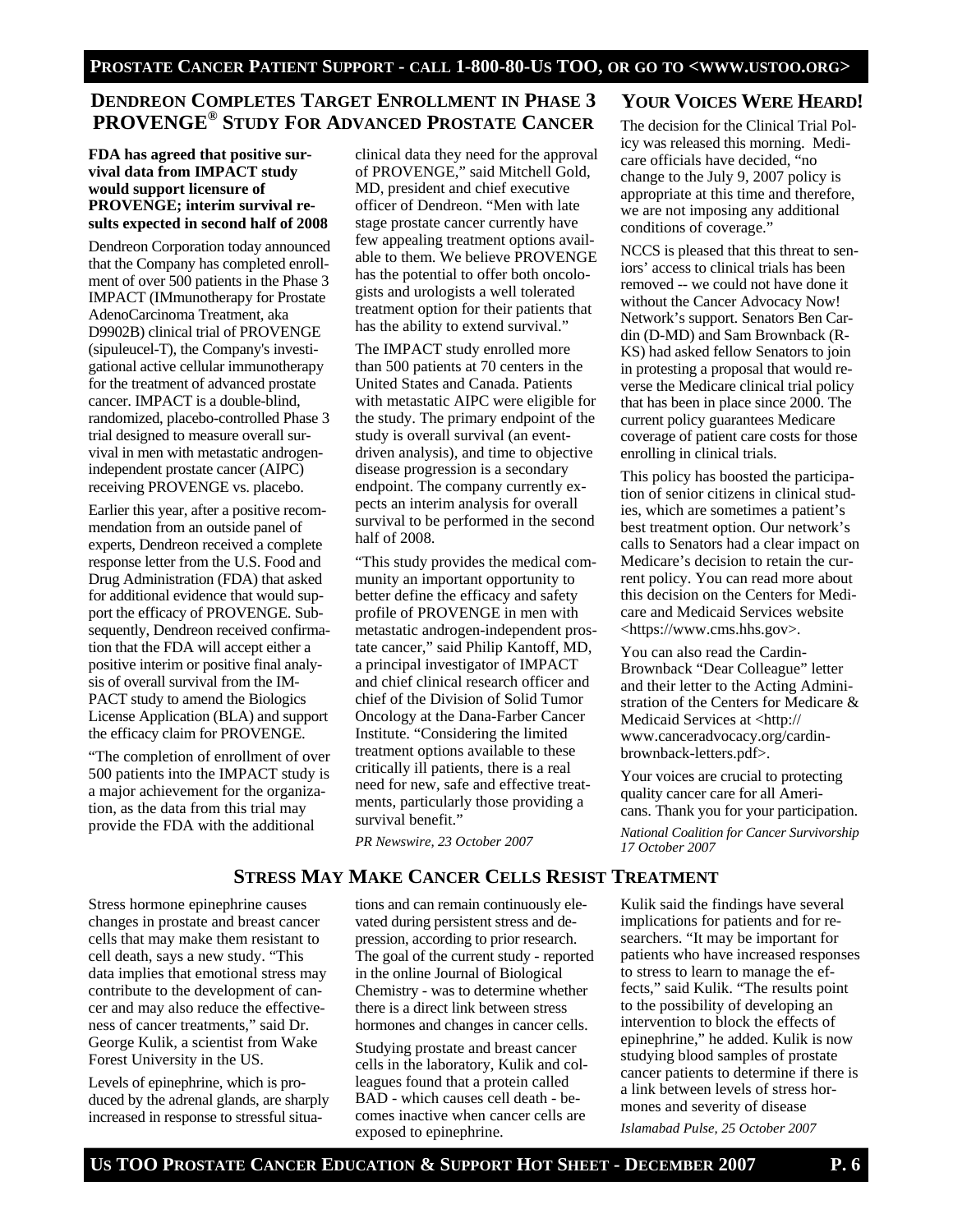# **DOC MOYAD'S WHAT WORKS & WHAT IS WORTHLESS COLUMN ALSO KNOWN AS "NO BOGUS SCIENCE" COLUMN**

**"Hit me with your best shot (from the rock singer Pat Benatar circa 1983 – they played that song at my high school prom where I got stood up by my date that night and I ended up going to the dance all alone, but that is a different story, and I am in a better place now or so my therapist says this is case)!!"** Mark A. Moyad, MD, MPH University of Michigan Medical Center, Department of Urology

> *\*Email and to sign up for more information on general health now! Go to the journal at <www.seminarsprevaltmed.com>.*

#### **Bottom Line: Most men and women reading this column right now should go out and get a flu shot!**

Influenza is a respiratory disease caused by a virus and is responsible for at least 36,000 deaths and more than 200,000 hospitalizations yearly! Approximately 5-20% of the U.S. population gets infected with the virus.

The flu vaccine is usually 70-90% effective in preventing influenza in healthy children and adults, and those that still get infected usually have a more mild illness if they were vaccinated. A big problem not usually discussed about why you should also get vaccinated is that unvaccinated healthy individuals can spread the infection to others who are more vulnerable to the influenza virus.

The Centers for Disease Control (CDC) suggests that the following people receive the influenza vaccine now:

- Anyone, including school-aged children that want to reduce their risk of becoming ill with influenza or of spreading it to other people
- All children 6 months to 5 years old
- All individuals age 50 or older
- All women who will be pregnant during the influenza season
- Adults and children with any of the following conditions: a chronic disorder of the cardiovascular or respiratory system; a chronic disease of the blood, liver, or kidneys, immunosuppression (i.e., from medications, HIV…), or diabetes; and a reduced ability to handle respiratory secretions or those that have an increased risk of choking on their own body secretions (i.e., cognitive dysfunction, spinal cord injury, seizure problems, or other neuromuscular problems)
- All individuals in nursing homes or other long-term health facilities
- All healthcare workers
- All household contacts including children and caregivers of children ages 0 to 5 years (especially younger than 6 months), adults 50 years and older, and individuals having high-risk medical conditions
- Individuals planning to travel to an area of the world with influenza activity (for example to the tropics at any time of the year)
- All children and teenagers receiving long-term aspirin therapy

The influenza vaccine should NOT be given to individuals having had an allergic reaction to eggs, influenza vaccine, or to any of its components.

#### *Reference*

*<www.preventinfluenza.org>* 

#### **NEW CLASS LABEL FOR ERYTHROPOIESIS-STIMULATING AGENTS (ESAS)**

Amgen has been working in collaboration with the FDA and Johnson & Johnson Pharmaceutical Research & Development (J&JPRD) to update the class labeling for erythropoiesisstimulating agents (ESAs). The updated label reflects the most current information about these products so physicians and their patients can make informed treatment decisions, and takes into account the recommendations made at the May 2007 ODAC and the September 2007 CRDAC meetings.

Amgen is informing healthcare profes-



sionals about the revisions to the U.S. prescribing information through a joint "Dear Healthcare Professional" letter with J&JPRD and will post the letter and updated prescribing information on their website, <www.amgen.com>.

As part of their announcement, Amgen also announced it has developed a comprehensive clinical study pharmacovigilance program designed to address outstanding questions about ESA safety in both investigational and labeled settings. Six new proposed clinical trials have been designed to assess the safety

Please share Us TOO's CFC number within your chapter, family and network of friends who either serve in the military, work for the post office or other Federal agency: **CFC# 11614** 

of ESAs when used to treat chemotherapy-induced anemia in specific tumor types. Upon FDA agreement, these studies will be added to an ongoing pharmacovigilance program, which was previously agreed to with the FDA after the 2004 ODAC meeting.

Lastly, Amgen also announced its intention to submit a request for reconsideration of the NCD to CMS. Amgen agreed with much of the NCD, and is committed to patient safety for all of their products. The Company also agreed with the professional oncology societies that setting a hemoglobin cap of 10 g/dL in the NCD should be reconsidered to allow physicians the ability to continue to treat patients based on their best clinical judgment with the goal of providing the best possible care to Medicare beneficiaries with cancer.

*(Continued on page 8)*